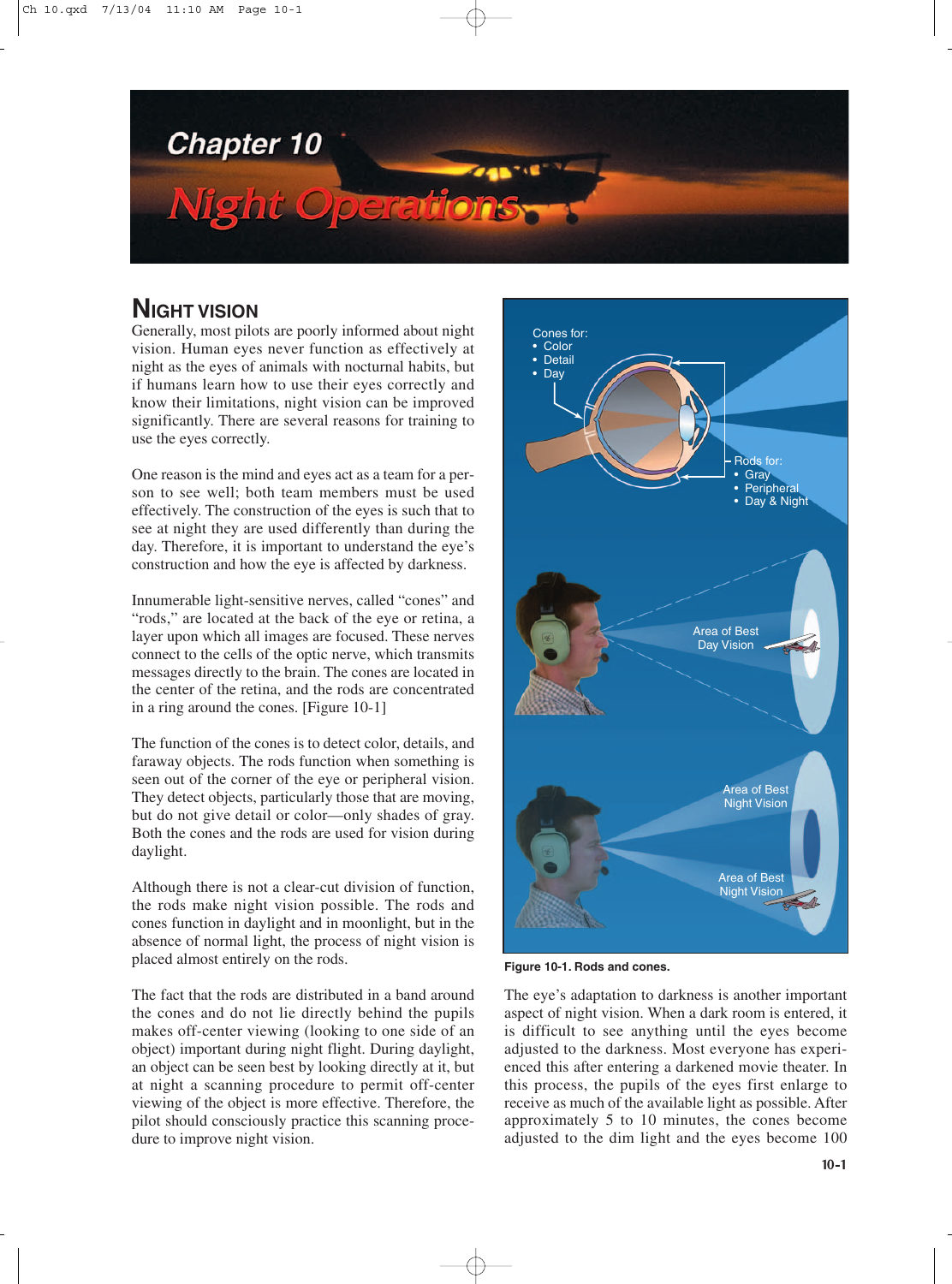times more sensitive to the light than they were before the dark room was entered. Much more time, about 30 minutes, is needed for the rods to become adjusted to darkness, but when they do adjust, they are about 100,000 times more sensitive to light than they were in the lighted area. After the adaptation process is complete, much more can be seen, especially if the eyes are used correctly.

After the eyes have adapted to the dark, the entire process is reversed when entering a lighted room. The eyes are first dazzled by the brightness, but become completely adjusted in a very few seconds, thereby losing their adaptation to the dark. Now, if the dark room is reentered, the eyes again go through the long process of adapting to the darkness.

The pilot before and during night flight must consider the adaptation process of the eyes. First, the eyes should be allowed to adapt to the low level of light and then they should be kept adapted. After the eyes have become adapted to the darkness, the pilot should avoid exposing them to any bright white light that will cause temporary blindness and could result in serious consequences.

Temporary blindness, caused by an unusually bright light, may result in illusions or after images until the eyes recover from the brightness. The brain creates these illusions reported by the eyes. This results in misjudging or incorrectly identifying objects, such as mistaking slanted clouds for the horizon or populated areas for a landing field. Vertigo is experienced as a feeling of dizziness and imbalance that can create or increase illusions. The illusions seem very real and pilots at every level of experience and skill can be affected. Recognizing that the brain and eyes can play tricks in this manner is the best protection for flying at night.

Good eyesight depends upon physical condition. Fatigue, colds, vitamin deficiency, alcohol, stimulants, smoking, or medication can seriously impair vision. Keeping these facts in mind and taking adequate precautions should safeguard night vision.

In addition to the principles previously discussed, the following items will aid in increasing night vision effectiveness.

- Adapt the eyes to darkness prior to flight and keep them adapted. About 30 minutes is needed to adjust the eyes to maximum efficiency after exposure to a bright light.
- If oxygen is available, use it during night flying. Keep in mind that a significant deterioration in night vision can occur at cabin altitudes as low as 5,000 feet.
- Close one eye when exposed to bright light to help avoid the blinding effect.
- Do not wear sunglasses after sunset.
- Move the eyes more slowly than in daylight.
- Blink the eyes if they become blurred.
- Concentrate on seeing objects.
- Force the eyes to view off center.
- Maintain good physical condition.
- Avoid smoking, drinking, and using drugs that may be harmful.

### **NIGHT ILLUSIONS**

In addition to night vision limitations, pilots should be aware that night illusions could cause confusion and concerns during night flying. The following discussion covers some of the common situations that cause illusions associated with night flying.

On a clear night, distant stationary lights can be mistaken for stars or other aircraft. Even the northern lights can confuse a pilot and indicate a false horizon. Certain geometrical patterns of ground lights, such as a freeway, runway, approach, or even lights on a moving train can cause confusion. Dark nights tend to eliminate reference to a visual horizon. As a result, pilots need to rely less on outside references at night and more on flight and navigation instruments.

Visual autokinesis can occur when a pilot stares at a single light source for several seconds on a dark night. The result is that the light will appear to be moving. The autokinesis effect will not occur if the pilot expands the visual field. It is a good procedure not to become fixed on one source of light.

Distractions and problems can result from a flickering light in the cockpit, anticollision light, strobe lights, or other aircraft lights and can cause flicker vertigo. If continuous, the possible physical reactions can be nausea, dizziness, grogginess, unconsciousness, headaches, or confusion. The pilot should try to eliminate any light source causing blinking or flickering problems in the cockpit.

A black-hole approach occurs when the landing is made from over water or non-lighted terrain where the runway lights are the only source of light. Without peripheral visual cues to help, pilots will have trouble orientating themselves relative to Earth. The runway can seem out of position (downsloping or upsloping) and in the worse case, results in landing short of the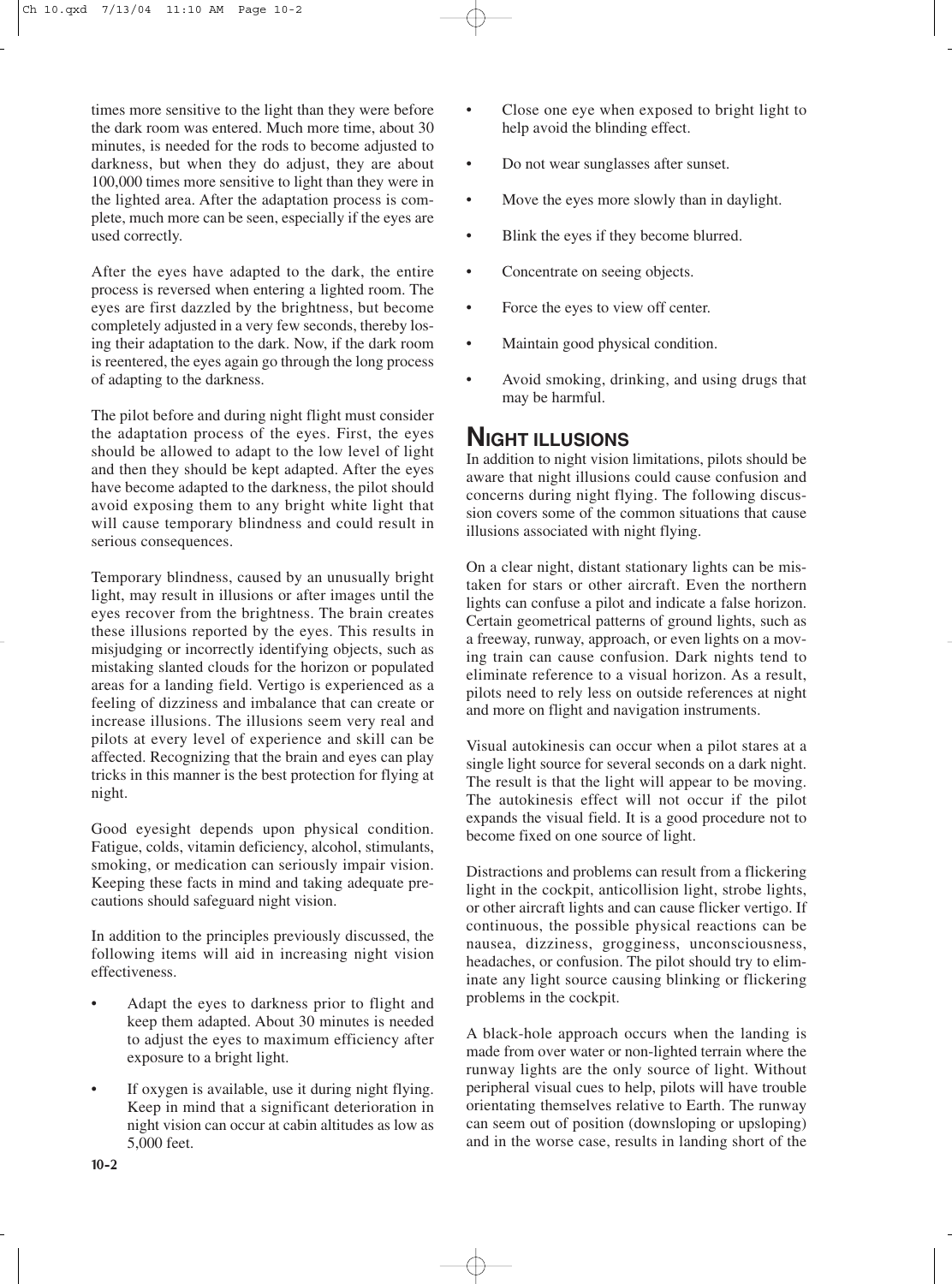runway. If an electronic glide slope or visual approach slope indicator (VASI) is available, it should be used. If navigation aids (NAVAIDs) are unavailable, careful attention should be given to using the flight instruments to assist in maintaining orientation and a normal approach. If at any time the pilot is unsure of his or her position or attitude, a go-around should be executed.

Bright runway and approach lighting systems, especially where few lights illuminate the surrounding terrain, may create the illusion of less distance to the runway. In this situation, the tendency is to fly a higher approach. Also, when flying over terrain with only a few lights, it will make the runway recede or appear farther away. With this situation, the tendency is common to fly a lower-than-normal approach. If the runway has a city in the distance on higher terrain, the tendency will be to fly a lower-than-normal approach. A good review of the airfield layout and boundaries before initiating any approach will help the pilot maintain a safe approach angle.

Illusions created by runway lights result in a variety of problems. Bright lights or bold colors advance the runway, making it appear closer.

Night landings are further complicated by the difficulty of judging distance and the possibility of confusing approach and runway lights. For example, when a double row of approach lights joins the boundary lights of the runway, there can be confusion where the approach lights terminate and runway lights begin. Under certain conditions, approach lights can make the aircraft seem higher in a turn to final, than when its wings are level.

# **PILOT EQUIPMENT**

Before beginning a night flight, carefully consider personal equipment that should be readily available during the flight. At least one reliable flashlight is recommended as standard equipment on all night flights. Remember to place a spare set of batteries in the flight kit. A D-cell size flashlight with a bulb switching mechanism that can be used to select white or red light is preferable. The white light is used while performing the preflight visual inspection of the airplane, and the red light is used when performing cockpit operations. Since the red light is nonglaring, it will not impair night vision. Some pilots prefer two flashlights, one with a white light for preflight, and the other a penlight type with a red light. The latter can be suspended by a string from around the neck to ensure the light is always readily available. One word of caution; if a red light is used for reading an aeronautical chart, the red features of the chart will not show up.

Aeronautical charts are essential for night cross-country flight and, if the intended course is near the edge of the chart, the adjacent chart should also be available. The lights of cities and towns can be seen at surprising distances at night, and if this adjacent chart is not available to identify those landmarks, confusion could result. Regardless of the equipment used, organization of the cockpit eases the burden on the pilot and enhances safety.

### **AIRPLANE EQUIPMENT AND LIGHTING**

Title 14 of the Code of Federal Regulations (14 CFR) part 91 specifies the basic minimum airplane equipment required for night flight. This equipment includes only basic instruments, lights, electrical energy source, and spare fuses.

The standard instruments required for instrument flight under 14 CFR part 91 are a valuable asset for aircraft control at night. An anticollision light system, including a flashing or rotating beacon and position lights, is required airplane equipment. Airplane position lights are arranged similar to those of boats and ships. A red light is positioned on the left wingtip, a green light on the right wingtip, and a white light on the tail. [Figure 10-2]



**Figure 10-2. Position lights.**

This arrangement provides a means by which pilots can determine the general direction of movement of other airplanes in flight. If both a red and green light of another aircraft were observed, the airplane would be flying toward the pilot, and could be on a collision course.

Landing lights are not only useful for taxi, takeoffs, and landings, but also provide a means by which airplanes can be seen at night by other pilots. The Federal Aviation Administration (FAA) has initiated a voluntary pilot safety program called "Operation Lights ON." The "lights on" idea is to enhance the "see and be seen" concept of averting collisions both in the air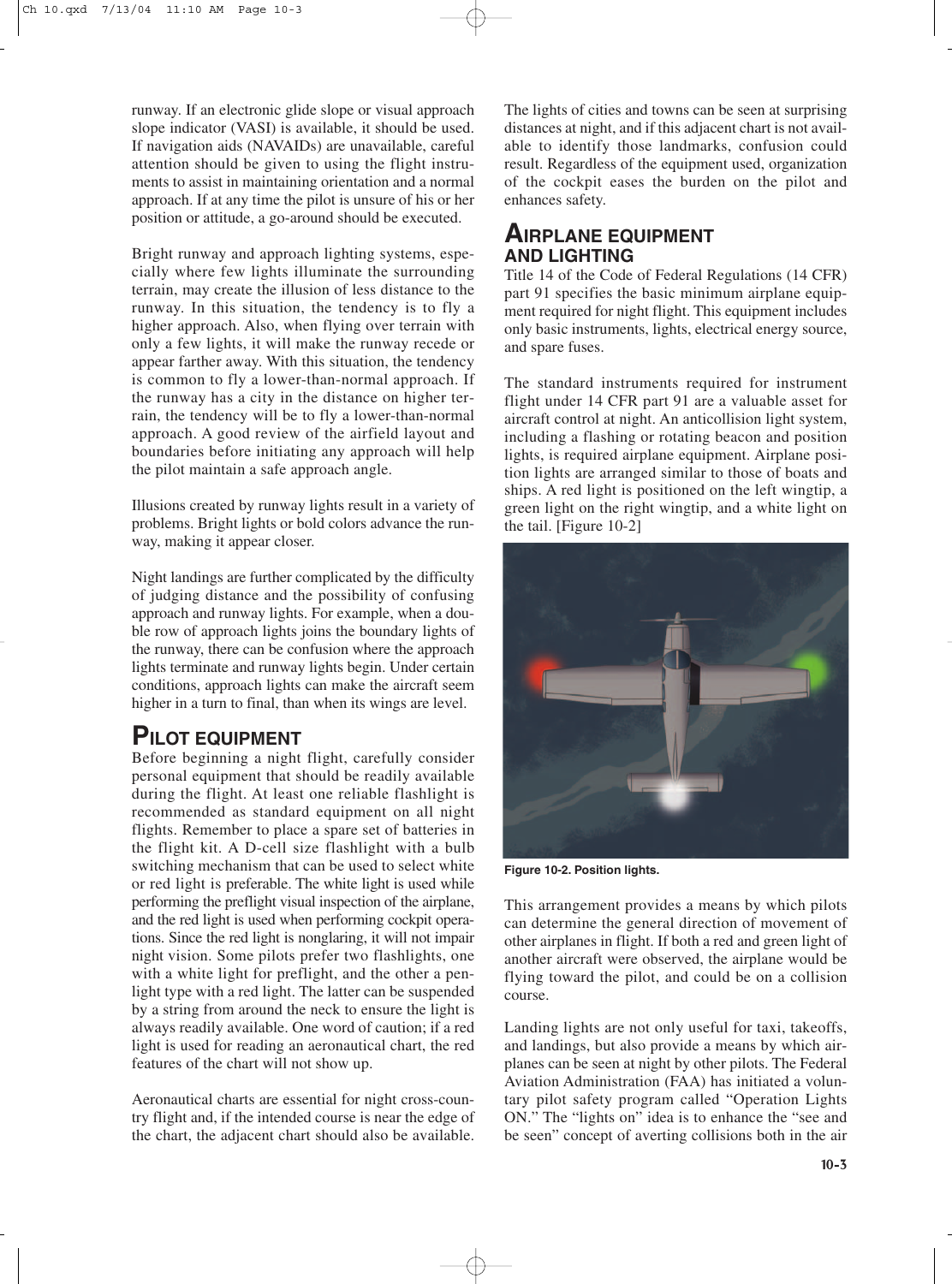and on the ground, and to reduce the potential for bird strikes. Pilots are encouraged to turn on their landing lights when operating within 10 miles of an airport. This is for both day and night, or in conditions of reduced visibility. This should also be done in areas where flocks of birds may be expected.

Although turning on aircraft lights supports the see and be seen concept, pilots should not become complacent about keeping a sharp lookout for other aircraft. Most aircraft lights blend in with the stars or the lights of the cities at night and go unnoticed unless a conscious effort is made to distinguish them from other lights.

### **AIRPORT AND NAVIGATION LIGHTING AIDS**

The lighting systems used for airports, runways, obstructions, and other visual aids at night are other important aspects of night flying.

Lighted airports located away from congested areas can be identified readily at night by the lights outlining the runways. Airports located near or within large cities are often difficult to identify in the maze of lights. It is important not to only know the exact location of an airport relative to the city, but also to be able to identify these airports by the characteristics of their lighting pattern.

Aeronautical lights are designed and installed in a variety of colors and configurations, each having its own purpose. Although some lights are used only during low ceiling and visibility conditions, this discussion includes only the lights that are fundamental to visual flight rules (VFR) night operation.

It is recommended that prior to a night flight, and particularly a cross-country night flight, the pilot check the availability and status of lighting systems at the destination airport. This information can be found on aeronautical charts and in the *Airport/Facility Directory*. The status of each facility can be determined by reviewing pertinent *Notices to Airmen* (NOTAMs).

A rotating beacon is used to indicate the location of most airports. The beacon rotates at a constant speed, thus producing what appears to be a series of light flashes at regular intervals. These flashes may be one or two different colors that are used to identify various types of landing areas. For example:

- Lighted civilian land airports—alternating white and green.
- Lighted civilian water airports—alternating white and yellow.
- Lighted military airports—alternating white and green, but are differentiated from civil airports

by dual peaked (two quick) white flashes, then green.

Beacons producing red flashes indicate obstructions or areas considered hazardous to aerial navigation. Steady burning red lights are used to mark obstructions on or near airports and sometimes to supplement flashing lights on en route obstructions. High intensity flashing white lights are used to mark some supporting structures of overhead transmission lines that stretch across rivers, chasms, and gorges. These high intensity lights are also used to identify tall structures, such as chimneys and towers.

As a result of the technological advancements in aviation, runway lighting systems have become quite sophisticated to accommodate takeoffs and landings in various weather conditions. However, the pilot whose flying is limited to VFR only needs to be concerned with the following basic lighting of runways and taxiways.

The basic runway lighting system consists of two straight parallel lines of runway-edge lights defining the lateral limits of the runway. These lights are aviation white, although aviation yellow may be substituted for a distance of 2,000 feet from the far end of the runway to indicate a caution zone. At some airports, the intensity of the runway-edge lights can be adjusted to satisfy the individual needs of the pilot. The length limits of the runway are defined by straight lines of lights across the runway ends. At some airports, the runway threshold lights are aviation green, and the runway end lights are aviation red.

At many airports, the taxiways are also lighted. A taxiway-edge lighting system consists of blue lights that outline the usable limits of taxi paths.

## **PREPARATION AND PREFLIGHT**

Night flying requires that pilots be aware of, and operate within, their abilities and limitations. Although careful planning of any flight is essential, night flying demands more attention to the details of preflight preparation and planning.

Preparation for a night flight should include a thorough review of the available weather reports and forecasts with particular attention given to temperature/dewpoint spread. A narrow temperature/dewpoint spread may indicate the possibility of ground fog. Emphasis should also be placed on wind direction and speed, since its effect on the airplane cannot be as easily detected at night as during the day.

On night cross-country flights, appropriate aeronautical charts should be selected, including the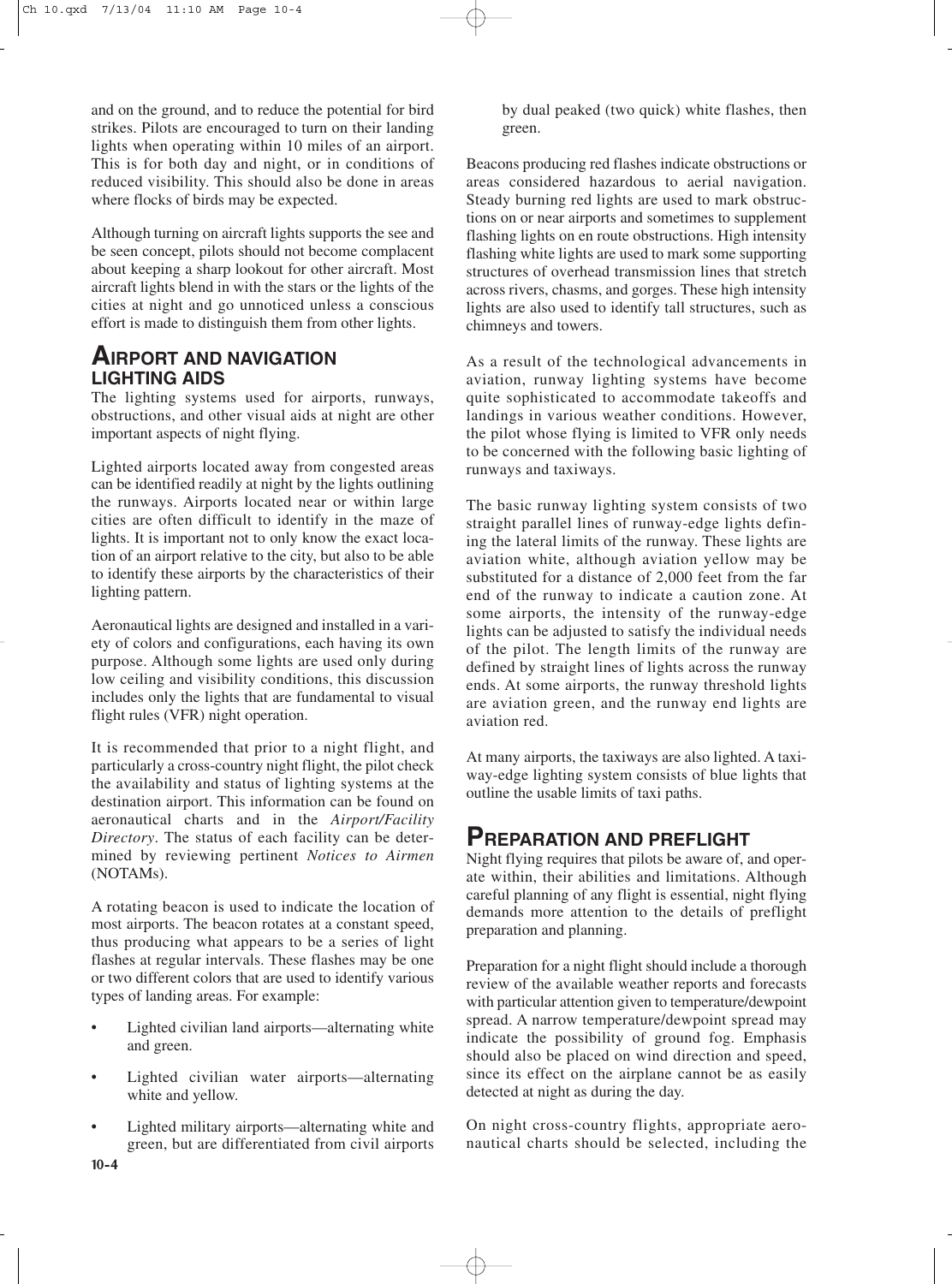appropriate adjacent charts. Course lines should be drawn in black to be more distinguishable.

Prominently lighted checkpoints along the prepared course should be noted. Rotating beacons at airports, lighted obstructions, lights of cities or towns, and lights from major highway traffic all provide excellent visual checkpoints. The use of radio navigation aids and communication facilities add significantly to the safety and efficiency of night flying.

All personal equipment should be checked prior to flight to ensure proper functioning. It is very disconcerting to find, at the time of need, that a flashlight, for example, does not work.

All airplane lights should be turned ON momentarily and checked for operation. Position lights can be checked for loose connections by tapping the light fixture. If the lights blink while being tapped, further investigation to determine the cause should be made prior to flight.

The parking ramp should be examined prior to entering the airplane. During the day, it is quite easy to see stepladders, chuckholes, wheel chocks, and other obstructions, but at night it is more difficult. A check of the area can prevent taxiing mishaps.

#### **STARTING,TAXIING, AND RUNUP**

After the pilot is seated in the cockpit and prior to starting the engine, all items and materials to be used on the flight should be arranged in such a manner that they will be readily available and convenient to use.

Extra caution should be taken at night to assure the propeller area is clear. Turning the rotating beacon ON, or flashing the airplane position lights will serve to alert persons nearby to remain clear of the propeller. To avoid excessive drain of electrical current from the battery, it is recommended that unnecessary electrical equipment be turned OFF until after the engine has been started.

After starting and before taxiing, the taxi or landing light should be turned ON. Continuous use of the landing light with r.p.m. power settings normally used for taxiing may place an excessive drain on the airplane's electrical system. Also, overheating of the landing light could become a problem because of inadequate airflow to carry the heat away. Landing lights should be used as necessary while taxiing. When using landing lights, consideration should be given to not blinding other pilots. Taxi slowly, particularly in congested areas. If taxi lines are painted on the ramp or taxiway, these lines should be followed to ensure a proper path along the route.

The before takeoff and runup should be performed using the checklist. During the day, forward movement of the airplane can be detected easily. At night, the airplane could creep forward without being noticed unless the pilot is alert for this possibility. Hold or lock the brakes during the runup and be alert for any forward movement.

### **TAKEOFF AND CLIMB**

Night flying is very different from day flying and demands more attention of the pilot. The most noticeable difference is the limited availability of outside visual references. Therefore, flight instruments should be used to a greater degree in controlling the airplane. This is particularly true on night takeoffs and climbs. The cockpit lights should be adjusted to a minimum brightness that will allow the pilot to read the instruments and switches and yet not hinder the pilot's outside vision. This will also eliminate light reflections on the windshield and windows.

After ensuring that the final approach and runway are clear of other air traffic, or when cleared for takeoff by the tower, the landing lights and taxi lights should be turned ON and the airplane lined up with the centerline of the runway. If the runway does not have centerline lighting, use the painted centerline and the runwayedge lights. After the airplane is aligned, the heading indicator should be noted or set to correspond to the known runway direction. To begin the takeoff, the brakes should be released and the throttle smoothly advanced to maximum allowable power. As the airplane accelerates, it should be kept moving straight ahead between and parallel to the runway-edge lights.

The procedure for night takeoffs is the same as for normal daytime takeoffs except that many of the runway visual cues are not available. Therefore, the flight instruments should be checked frequently during the takeoff to ensure the proper pitch attitude, heading, and airspeed are being attained. As the airspeed reaches the normal lift-off speed, the pitch attitude should be adjusted to that which will establish a normal climb. This should be accomplished by referring to both outside visual references, such as lights, and to the flight instruments. [Figure 10-3]



**Figure 10-3. Establish a positive climb.**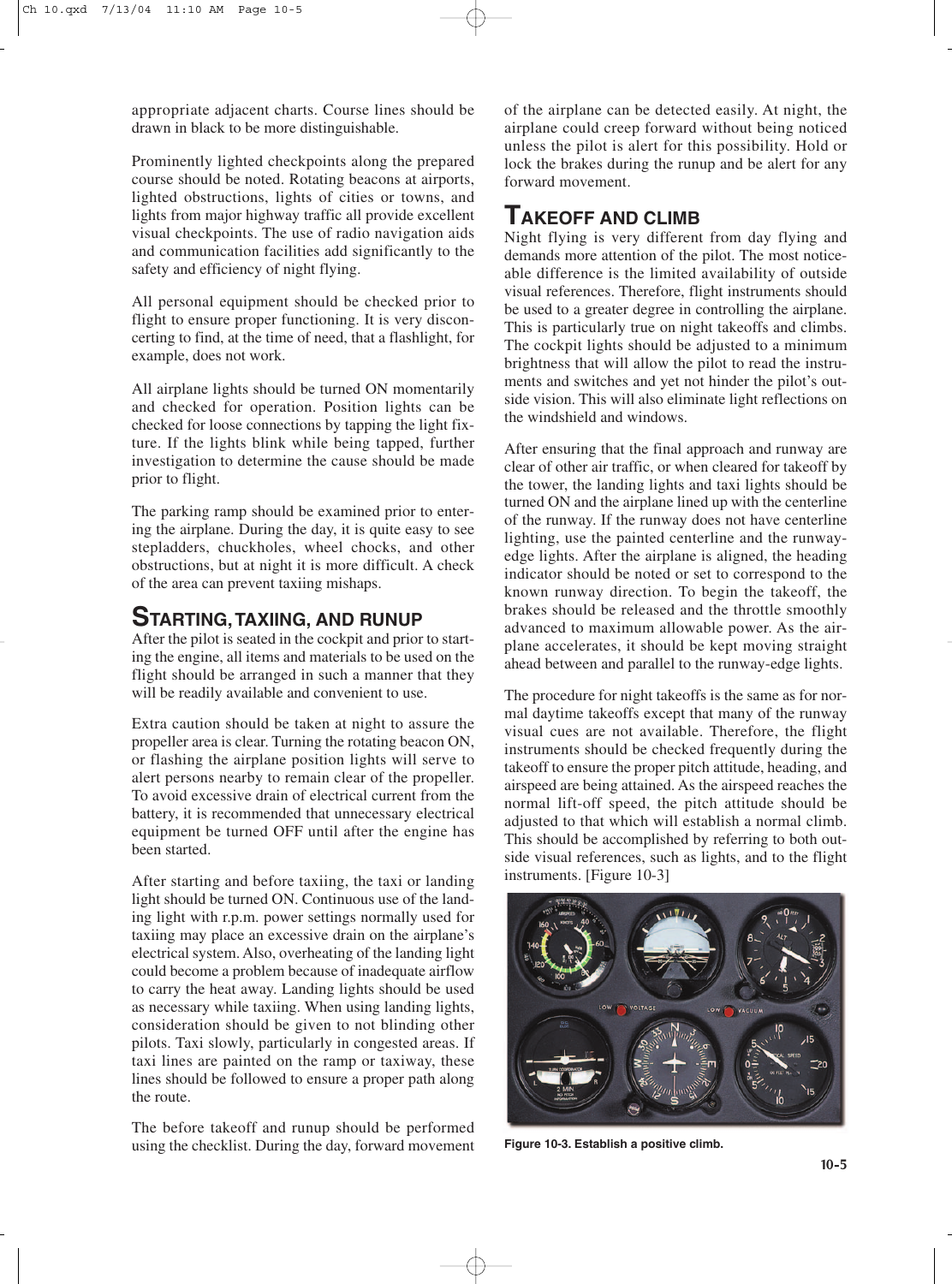After becoming airborne, the darkness of night often makes it difficult to note whether the airplane is getting closer to or farther from the surface. To ensure the airplane continues in a positive climb, be sure a climb is indicated on the attitude indicator, vertical speed indicator (VSI), and altimeter. It is also important to ensure the airspeed is at best climb speed.

Necessary pitch and bank adjustments should be made by referencing the attitude and heading indicators. It is recommended that turns not be made until reaching a safe maneuvering altitude.

Although the use of the landing lights provides help during the takeoff, they become ineffective after the airplane has climbed to an altitude where the light beam no longer extends to the surface. The light can cause distortion when it is reflected by haze, smoke, or fog that might exist in the climb. Therefore, when the landing light is used for the takeoff, it may be turned off after the climb is well established provided other traffic in the area does not require its use for collision avoidance.

#### **ORIENTATION AND NAVIGATION**

Generally, at night it is difficult to see clouds and restrictions to visibility, particularly on dark nights or under overcast. The pilot flying under VFR must exercise caution to avoid flying into clouds or a layer of fog. Usually, the first indication of flying into restricted visibility conditions is the gradual disappearance of lights on the ground. If the lights begin to take on an appearance of being surrounded by a halo or glow, the pilot should use caution in attempting further flight in that same direction. Such a halo or glow around lights on the ground is indicative of ground fog. Remember that if a descent must be made through fog, smoke, or haze in order to land, the horizontal visibility is considerably less when looking through the restriction than it is when looking straight down through it from above. Under no circumstances should a VFR night-flight be made during poor or marginal weather conditions unless both the pilot and aircraft are certificated and equipped for flight under instrument flight rules (IFR).

The pilot should practice and acquire competency in straight-and-level flight, climbs and descents, level turns, climbing and descending turns, and steep turns. Recovery from unusual attitudes should also be practiced, but only on dual flights with a flight instructor. The pilot should also practice these maneuvers with all the cockpit lights turned OFF. This blackout training is necessary if the pilot experiences an electrical or instrument light failure. Training should also include using the navigation equipment and local NAVAIDs.

In spite of fewer references or checkpoints, night crosscountry flights do not present particular problems if preplanning is adequate, and the pilot continues to monitor position, time estimates, and fuel consumed. NAVAIDs, if available, should be used to assist in monitoring en route progress.

Crossing large bodies of water at night in singleengine airplanes could be potentially hazardous, not only from the standpoint of landing (ditching) in the water, but also because with little or no lighting the horizon blends with the water, in which case, depth perception and orientation become difficult. During poor visibility conditions over water, the horizon will become obscure, and may result in a loss of orientation. Even on clear nights, the stars may be reflected on the water surface, which could appear as a continuous array of lights, thus making the horizon difficult to identify.

Lighted runways, buildings, or other objects may cause illusions to the pilot when seen from different altitudes. At an altitude of 2,000 feet, a group of lights on an object may be seen individually, while at 5,000 feet or higher, the same lights could appear to be one solid light mass. These illusions may become quite acute with altitude changes and if not overcome could present problems in respect to approaches to lighted runways.

### **APPROACHES AND LANDINGS**

When approaching the airport to enter the traffic pattern and land, it is important that the runway lights and other airport lighting be identified as early as possible. If the airport layout is unfamiliar to the pilot, sighting of the runway may be difficult until very close-in due to the maze of lights observed in the area. [Figure 10-4] The pilot should fly toward the rotating beacon until the lights outlining the runway are distinguishable. To fly a traffic pattern of proper size and direction, the runway threshold and runway-edge lights must be positively identified. Once the airport lights are seen, these lights should be kept in sight throughout the approach.



**Figure 10-4. Use light patterns for orientation.**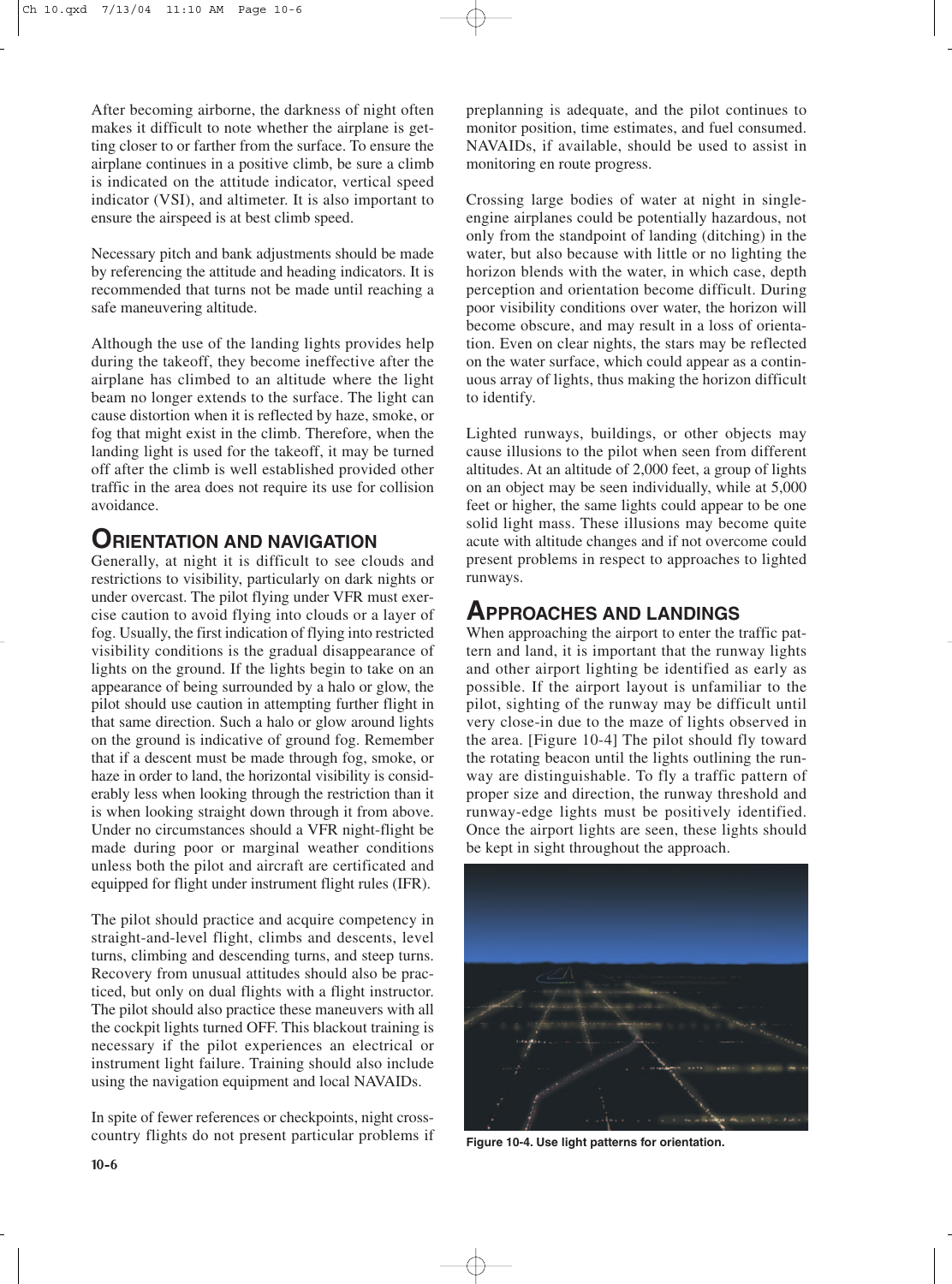Distance may be deceptive at night due to limited lighting conditions. A lack of intervening references on the ground and the inability of the pilot to compare the size and location of different ground objects cause this. This also applies to the estimation of altitude and speed. Consequently, more dependence must be placed on flight instruments, particularly the altimeter and the airspeed indicator.

When entering the traffic pattern, allow for plenty of time to complete the before landing checklist. If



**Figure 10-5. VASI.**

the heading indicator contains a heading bug, setting it to the runway heading will be an excellent reference for the pattern legs.

Every effort should be made to maintain the recommended airspeeds and execute the approach and landing in the same manner as during the day. A low, shallow approach is definitely inappropriate during a night operation. The altimeter and VSI should be constantly cross-checked against the airplane's position along the base leg and final approach. A visual approach slope indicator (VASI) is an indispensable aid in establishing and maintaining a proper glidepath. [Figure 10-5]

After turning onto the final approach and aligning the airplane midway between the two rows of runway-edge lights, the pilot should note and correct for any wind drift. Throughout the final approach, pitch and power should be used to maintain a stabilized approach. Flaps should be used the same as in a normal approach. Usually, halfway through the final approach, the landing light should be turned on. Earlier use of the landing light may be necessary because of "Operation Lights ON" or for local traffic considerations. The landing light is sometimes ineffective since the light beam will usually not reach the ground from higher altitudes. The light may even be reflected back into the pilot's eyes by any existing haze, smoke, or fog. This disadvantage is overshadowed by the safety considerations provided by using the "Operation Lights ON" procedure around other traffic.

The roundout and touchdown should be made in the same manner as in day landings. At night, the judgment of height, speed, and sink rate is impaired by the scarcity of observable objects in the landing area. The inexperienced pilot may have a tendency to round out too high until attaining familiarity with the proper height for the correct roundout. To aid in determining the proper roundout point, continue a constant approach descent until the landing lights reflect on the runway and tire marks on the runway can be seen clearly. At this point the roundout should be started smoothly and the throttle gradually reduced to idle as the airplane is touching down. [Figure 10-6] During landings without the use of landing lights, the roundout may be started when the runway lights at the



**Figure 10-6. Roundout when tire marks are visible.**